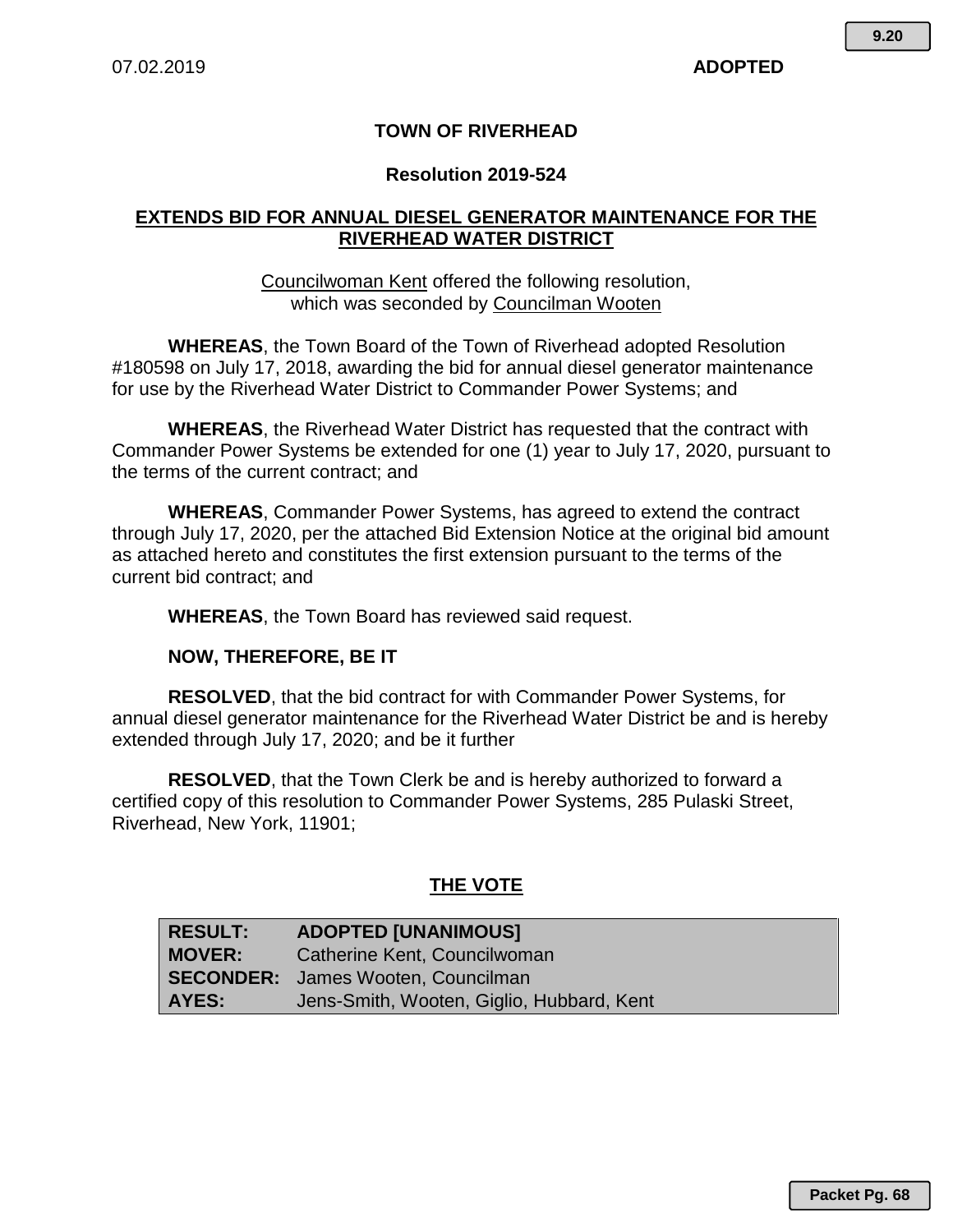# **FISCAL IMPACT STATEMENT OF PROPOSED RIVERHEAD TOWN BOARD LEGISLATION**

| Type of Legislation<br>А.                                                                                                                                                                                                                                                       | Resolution X<br>Local Law        |                    |  |  |
|---------------------------------------------------------------------------------------------------------------------------------------------------------------------------------------------------------------------------------------------------------------------------------|----------------------------------|--------------------|--|--|
| Title of Proposed Legislation: Extends bid for annual Diesel Generator Maintenance for the Riverhead Water District<br>В.                                                                                                                                                       |                                  |                    |  |  |
| Purpose of Proposed Legislation: extend bid<br>C.                                                                                                                                                                                                                               |                                  |                    |  |  |
| Will the Proposed Legislation Have a Fiscal Impact?<br>Yes X<br>No<br>D.                                                                                                                                                                                                        |                                  |                    |  |  |
| If the answer to section D is "yes", select (a) or (b) below and initial or detail as applicable:<br>Е.                                                                                                                                                                         |                                  |                    |  |  |
| The fiscal impact can be absorbed by Town/department existing resources set forth in approved Town Annual Budget<br>(a)<br>(example:routine and budgeted procurement of goods/services)*if selecting E(a), please initial then skip items<br>RH.<br>F,G and complete H,I and J; |                                  |                    |  |  |
| or<br>The description/explanation of fiscal impact is set forth as follows:<br>(b)                                                                                                                                                                                              |                                  |                    |  |  |
| If the answer to E required description/explanation of fiscal impact (E(b)), please describe total Financial Cost of Funding over<br>F.<br>5 Years                                                                                                                              |                                  |                    |  |  |
| <b>Proposed Source of Funding</b><br>G.<br>Appropriation Account to be Charged:                                                                                                                                                                                                 |                                  |                    |  |  |
| Grant or other Revenue Source:                                                                                                                                                                                                                                                  |                                  |                    |  |  |
| Appropriation Transfer (list account(s) and amount):                                                                                                                                                                                                                            |                                  |                    |  |  |
|                                                                                                                                                                                                                                                                                 |                                  |                    |  |  |
| H. Typed Name &<br>Title of<br>Preparer: Robin<br>Halpin                                                                                                                                                                                                                        | I. Signature of Preparer         | J. Date<br>6/19/19 |  |  |
|                                                                                                                                                                                                                                                                                 | Robin Halpin<br>7/2/2019         |                    |  |  |
| K. Accounting Staff<br>Name & Title                                                                                                                                                                                                                                             | L. Signature of Accounting Staff | M. Date<br>6/27/19 |  |  |
| William Rothaar,<br>Accounting                                                                                                                                                                                                                                                  | William Rothans                  |                    |  |  |
| Department                                                                                                                                                                                                                                                                      | <b>William Rothaar</b>           |                    |  |  |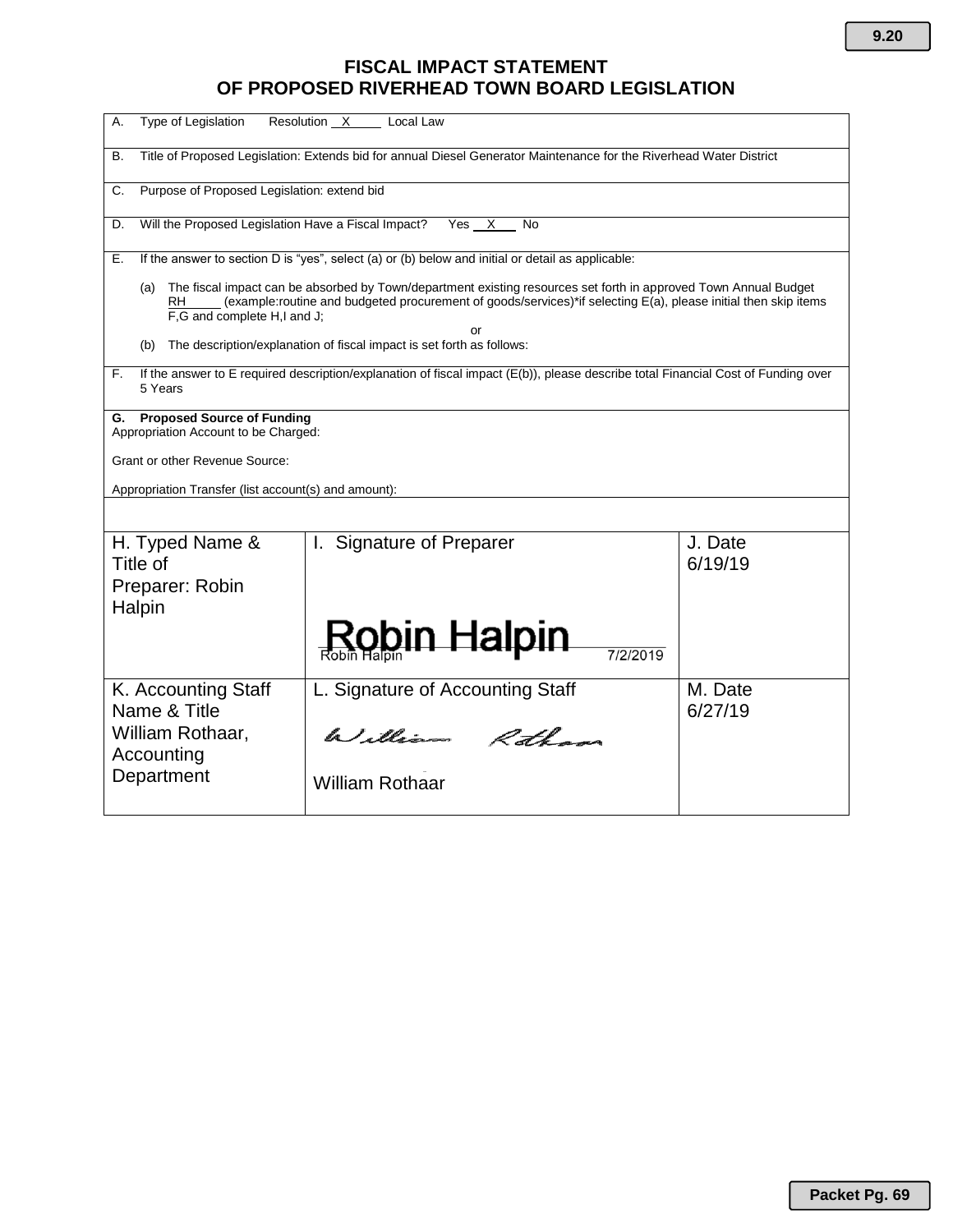

# **RWD Riverhead Water District**

Mark K Conklin, Superintendent 1035 Pulaski Street, Riverhead, New York 11901 Phone: 631.727.3205 FAX: 631.369.4608

#### **Bid Extension Notice**

- To: Ryan Catarelli **Commander Power Systems**
- From: Mark K Conklin, Superintendent, Riverhead Water District
- Date: June 17, 2019
- Subject: **Extension of Bid Services**

This letter is to inform you that our current bid contract with you for Annual Diesel/Generator Maintenance will expire on July 17, 2019.

The Town of Riverhead would like to extend this contract for a period of one (1) year until July 17, 2020 at the current contract prices. This will be the first extension under the terms of the current contract.

If this extension meets with your approval, please complete the bottom portion of this letter and return it to us immediately.

 $6/17$  2019 Dated:

Authorized-Signature

| <u> Ryan Catarelli</u> |
|------------------------|
| <b>Print Name</b>      |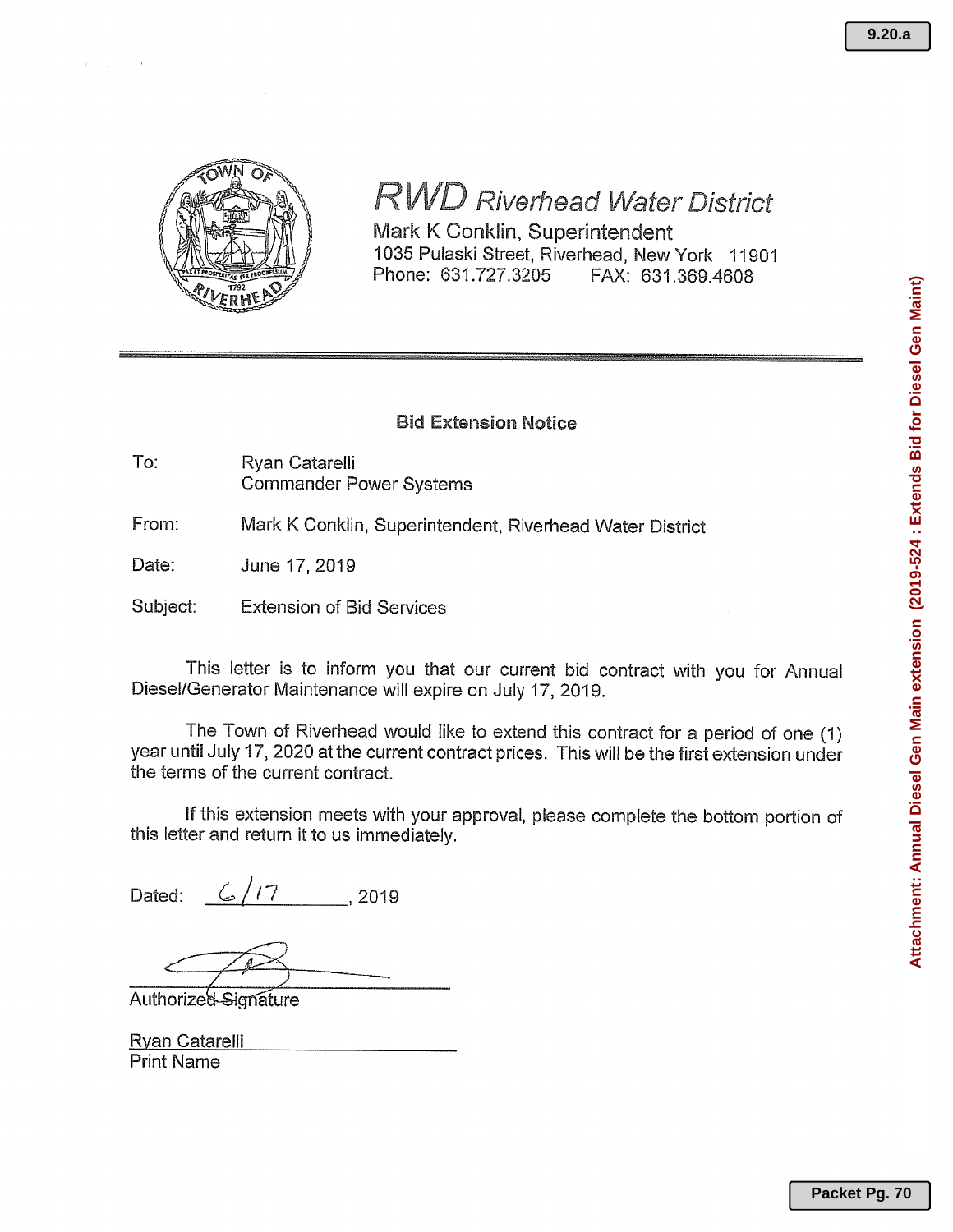#### **BID SHEET**

Generator Preventative Maintenance: \*See Bid Specifications-bid price to include labor, parts, equipment except for those parts identified for invoice billing i.e. belts)

 $560$ .00 per unit

Generator Repair (non-emergency/scheduled repair during normal business hours).

Labor Rate: # .00 per hour

Emergency Generator Repair (three hour response time required 24hrs 7 days week)

Labor Rate during normal business hours:

.00 per hour

Labor Rate \*complete if different for after normal business hours:

7.) .00 per hour ę,

Labor Rate \*complete if different for Weekends (Saturday/Sunday/Holiday) during normal business hours:

 $17d_{-}00$  per hour 张

Please provide focation of business entity;

 $11901$ Riverhood, NY

four Systems Vendor Name:  $\int_{0}^{y}$ Welter Name

Y:\2018 RESOLUTIONS\07.17.18\598 - WTR - Awards Generator maintenance award.docx